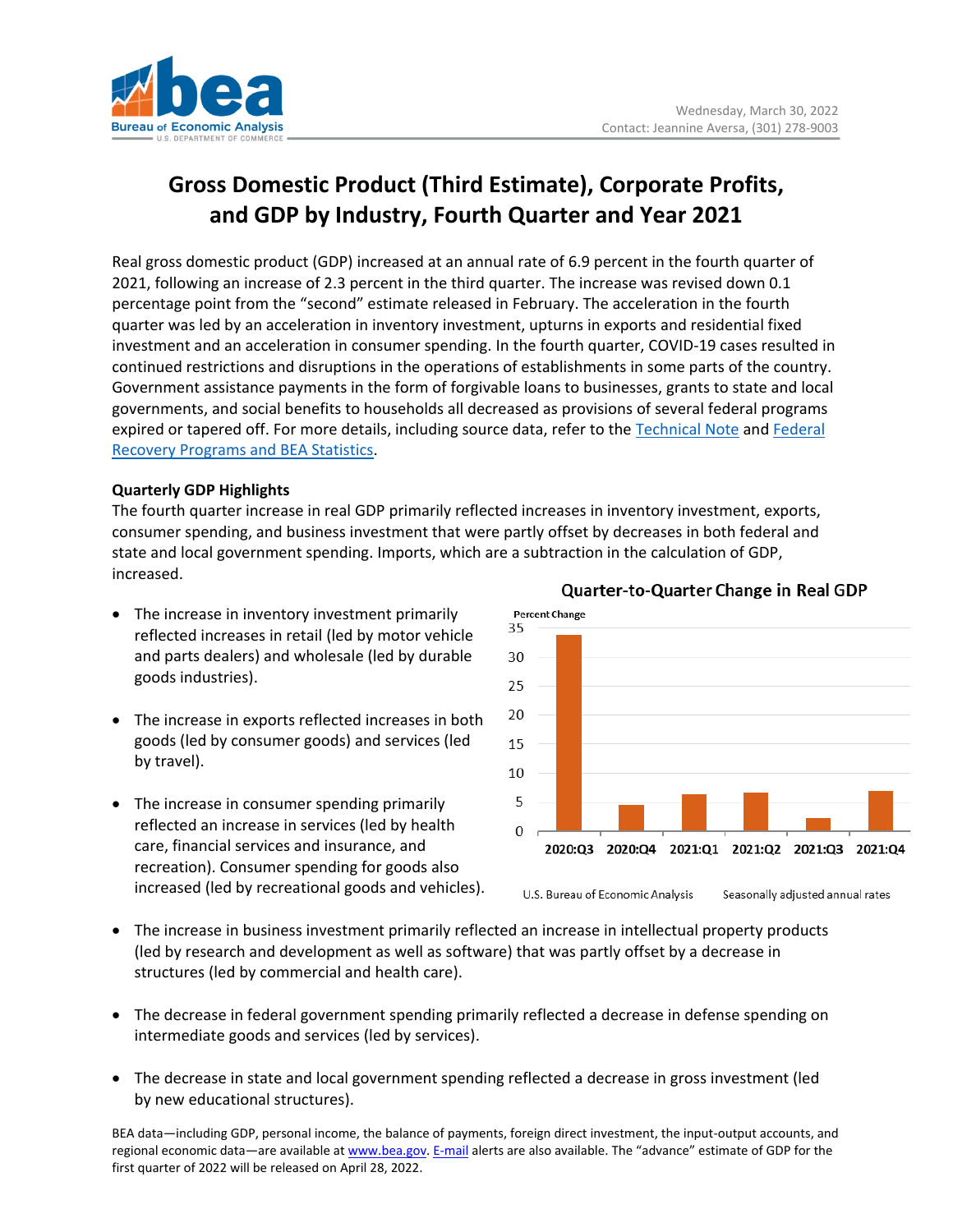

## **Updates to GDP**

The update primarily reflects downward revisions to consumer spending and exports that were partly offset by an upward revision to inventory investment. Imports, a subtraction in the calculation of GDP, were revised up.

## **Quarterly Personal Income and Saving**

Real disposable personal income (DPI)—personal income adjusted for taxes and inflation—decreased 5.6 percent in the fourth quarter after decreasing 4.1 percent in the third quarter.

Current-dollar DPI—personal income adjusted for taxes but not inflation—increased 0.4 percent in the fourth quarter, primarily reflecting an increase in compensation of employees, after increasing 1.0 percent in the third quarter. Personal saving as a percentage of DPI was 7.7 percent in the fourth quarter, compared with 9.5 percent in the third quarter.

## **Corporate Profits from Current Production**

Profits increased 0.7 percent at a quarterly rate in the fourth quarter after increasing 3.4 percent in the third quarter.

- Profits of domestic nonfinancial corporations increased 0.3 percent after increasing 1.7 percent.
- Profits of domestic financial corporations decreased 0.2 percent after increasing 2.6 percent.
- Profits from the rest of the world increased 3.3 percent after increasing 11.1 percent.

Corporate profits increased 21.0 percent in the fourth quarter from one year ago.

## **Gross Domestic Product by Industry**

Today's release includes estimates of GDP by industry, or value added—a measure of an industry's contribution to GDP. Private goods-producing industries increased 5.4 percent, private servicesproducing industries increased 8.5 percent, and government increased 0.1 percent. Overall, 19 of 22 industry groups contributed to the fourth-quarter increase in real GDP.

• The increase in private goods-producing industries was primarily reflected by increases in nondurable goods (led by chemical products as well as food and beverage and tobacco products) and durable goods



**Percent Change** 10 8 6  $\overline{4}$  $\overline{2}$  $\mathbf 0$ **BGDP**  $-2$ Private Goods  $-4$ Private Services **Government**  $-6$ 2020:Q4 2021:Q1 2021:Q2 2021:Q3 2021:Q4

**Real GDP by Industry** 

U.S. Bureau of Economic Analysis

Seasonally adjusted annual rates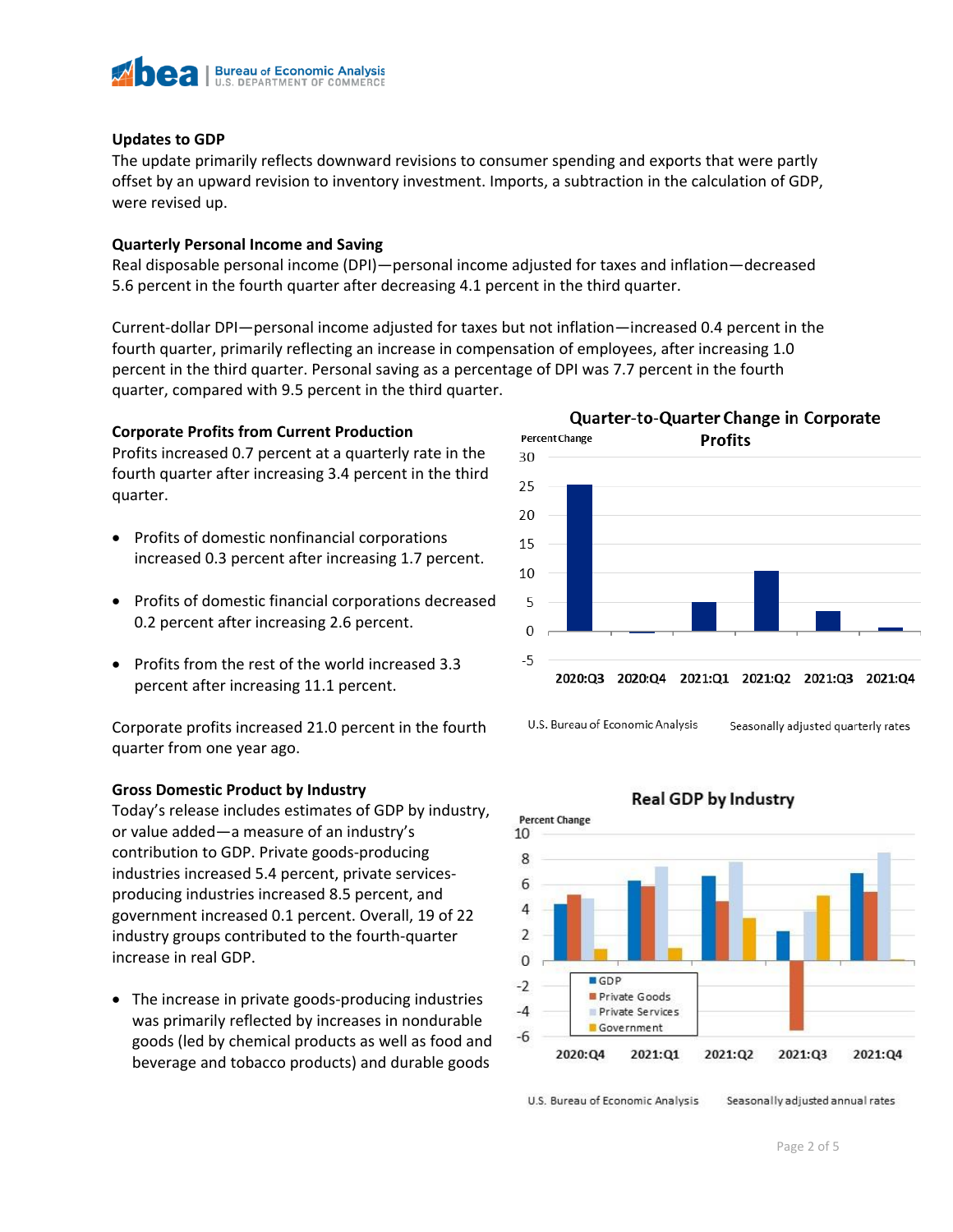

(led by motor vehicles, bodies and trailers, and parts) that were partly offset by a decrease in construction.

- The increase in private services-producing industries primarily reflected increases in information; professional, scientific, and technical services; real estate and rental and leasing (led by real estate); administrative and waste management services; health care and social assistance (led by ambulatory health care services); and wholesale trade. Partly offsetting these increases was a decrease in utilities.
- The increase in government reflected an increase in state and local government that was partly offset by a decrease in federal government.



## **Year 2021 GDP Highlights**

Real GDP increased 5.7 percent (from the 2020 annual level to the 2021 annual level), unrevised from the prior estimate, in contrast to a decrease of 3.4 percent in 2020. The increase reflected increases in all major components: consumer spending, business investment, exports, housing investment, and inventory investment. Imports increased.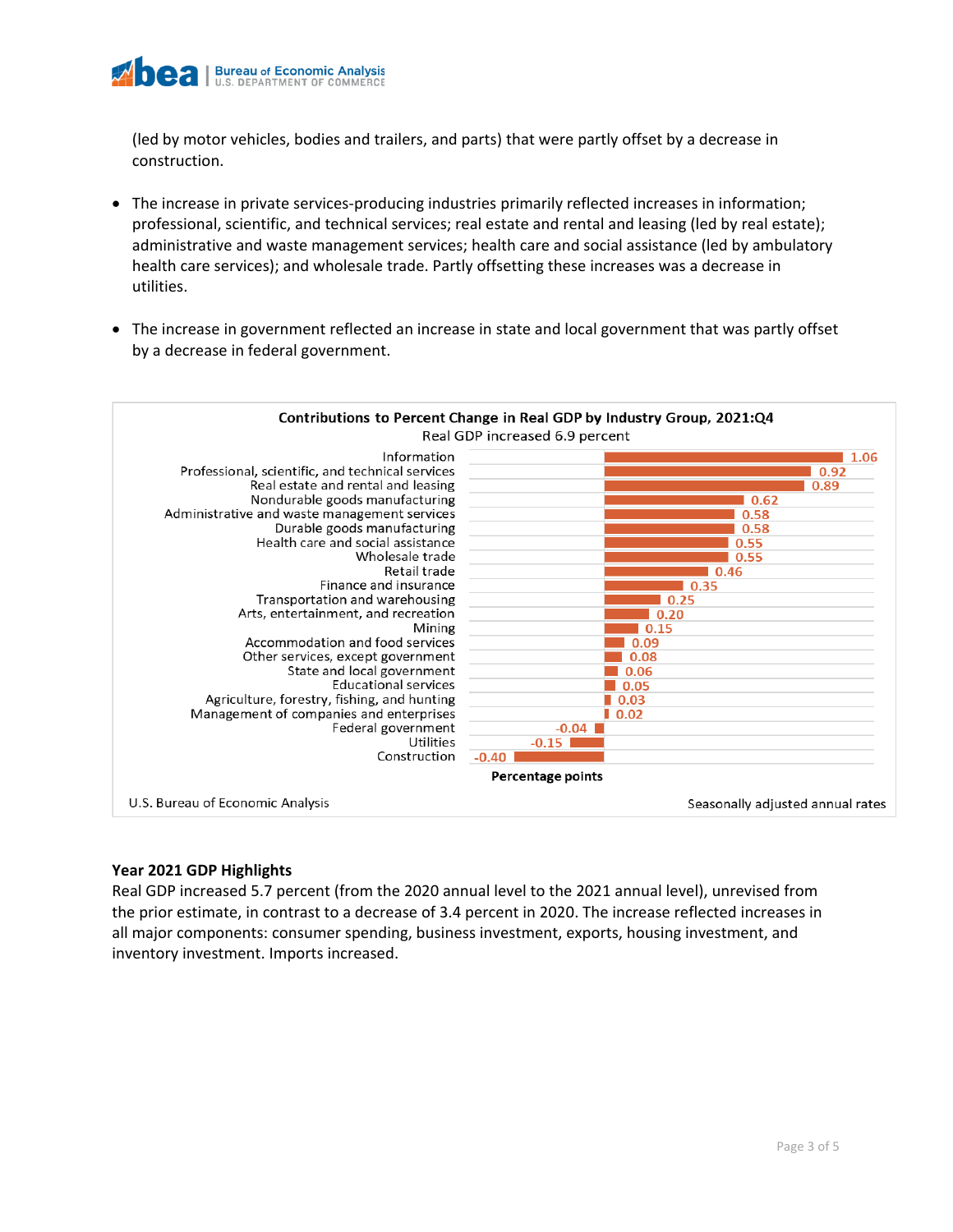

- The increase in consumer spending reflected increases in goods and services. Within goods, the leading contributors were "other" nondurable goods (including games and toys as well as pharmaceuticals), clothing and footwear, and recreational goods and vehicles. Within services, the leading contributors were food services and accommodations as well as health care.
- The increase in business investment reflected increases in equipment (led by information processing equipment) and intellectual property products (led by software as well as research and development). These increases were partly offset by a decrease in structures.

## **Year 2021 Corporate Profits from Current Production**

Profits increased 25.0 percent (from the 2020 annual level to the 2021 annual level) after decreasing 5.2 percent in 2020.

- Profits of domestic financial corporations increased 13.8 percent after decreasing 7.9 percent.
- Profits of domestic nonfinancial corporations increased 34.9 percent after decreasing 1.9 percent.
- Profits from the rest of the world increased 8.1 percent after decreasing 11.4 percent.

## **Year 2021 GDP by Industry**

Today's release includes annual estimates of GDP by industry (from the 2020 annual level to the 2021 annual level). Private goods-producing industries increased 5.1 percent, private services-producing industries increased 6.6 percent, and government increased 1.5 percent. Overall, 19 of 22 industry groups contributed to the 2021 increase in real GDP.



U.S. Bureau of Economic Analysis



Year-to-Year Change in Corporate Profits

U.S. Bureau of Economic Analysis